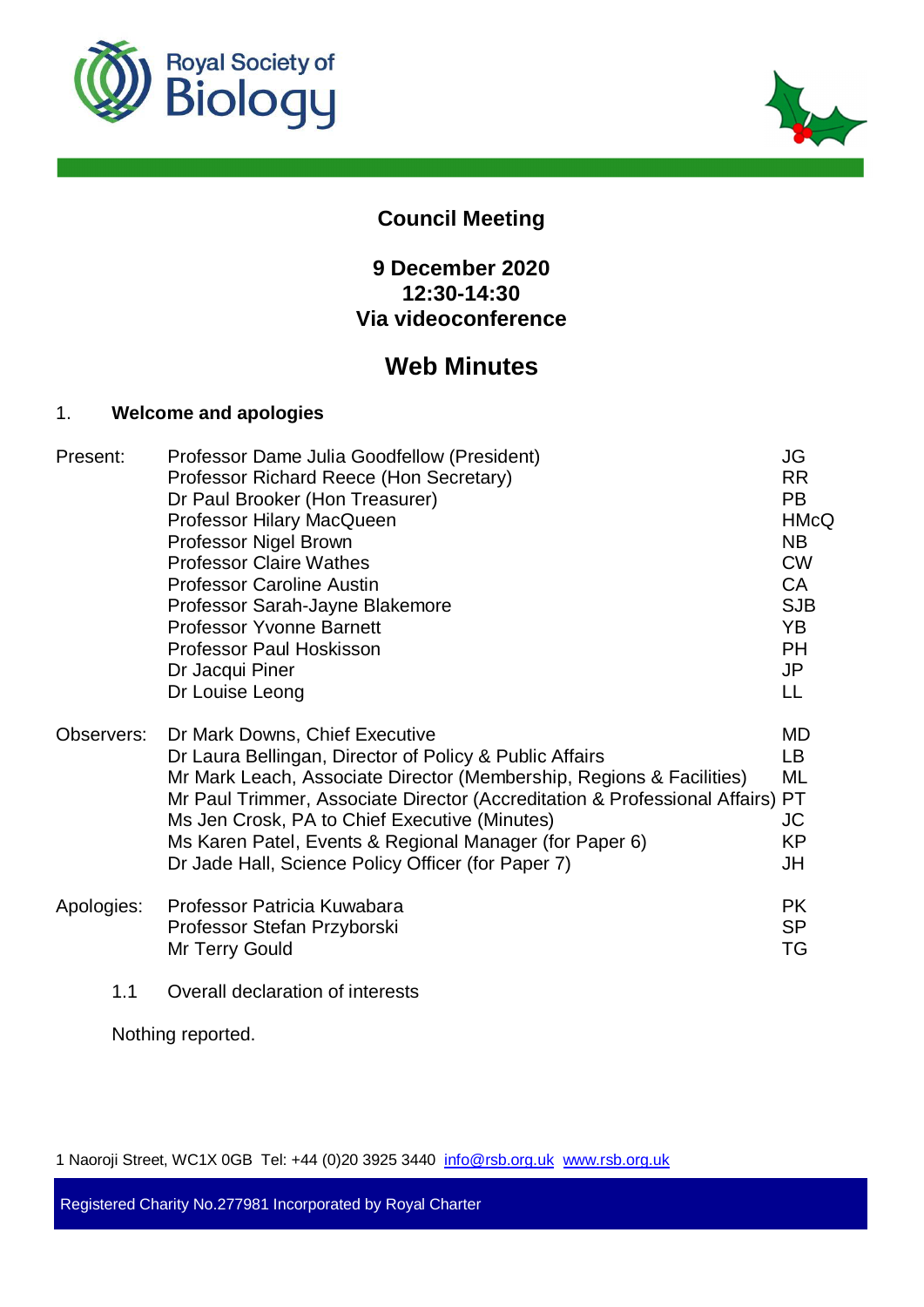

# **2. Minutes of the previous meeting held on 16 September 2020**

2.1 Review of action points

All items had been completed or appeared on the Agenda.

2.2 Matters arising not on the Agenda

None reported.

2.4 Approval of Minutes and Web Minutes

Council **APPROVED** the Minutes & Web Minutes.

2.5 Conflicts of interest for items on this agenda

None reported.

#### **Section A: Governance and Risk Management**

#### **3. Chief Executive's Report**

Council received an update from MD. Several events have been successfully held virtually. The West Midlands racist incident was believed to be a random act, rather than targeted and has been reported to Zoom and the Police.

MD reported the Society is currently planning a series of events with the Science and Technology Select Committee, commencing 6 January and these will be held as thirty-minute question sessions exclusively for RSB members.

The Policy agenda, particularly education, had been very busy. MD stressed that the Society is trying to deliver to a similar level as IoP and RSC, with a much smaller team. But, by and large, was doing so with success.

The Society is required to have a Health & Safety Officer as this function was previously covered by CDH. Council **AGREED** MD's proposal for Mark Leach to be appointed to this role. The President thanked him for volunteering and noted he had now completed the required training.

A second home working staff survey had been completed which broadly matched the June review, with a desire for home-working in some form to continue post pandemic.

The President highlighted the general increase in cyber-attacks and GDPR data breaches during the pandemic and felt it would be helpful to distribute the National Cyber Security Centre guidance to RSB Committees. The Audit Committee has the remit to cover this area and, as Data Protection Officer, ML reassured Council that the Society has good GDPR compliance and there are thorough processes in place around what staff are able to download. The President requested Audit Committee review the situation and to feed back their conclusions to Council.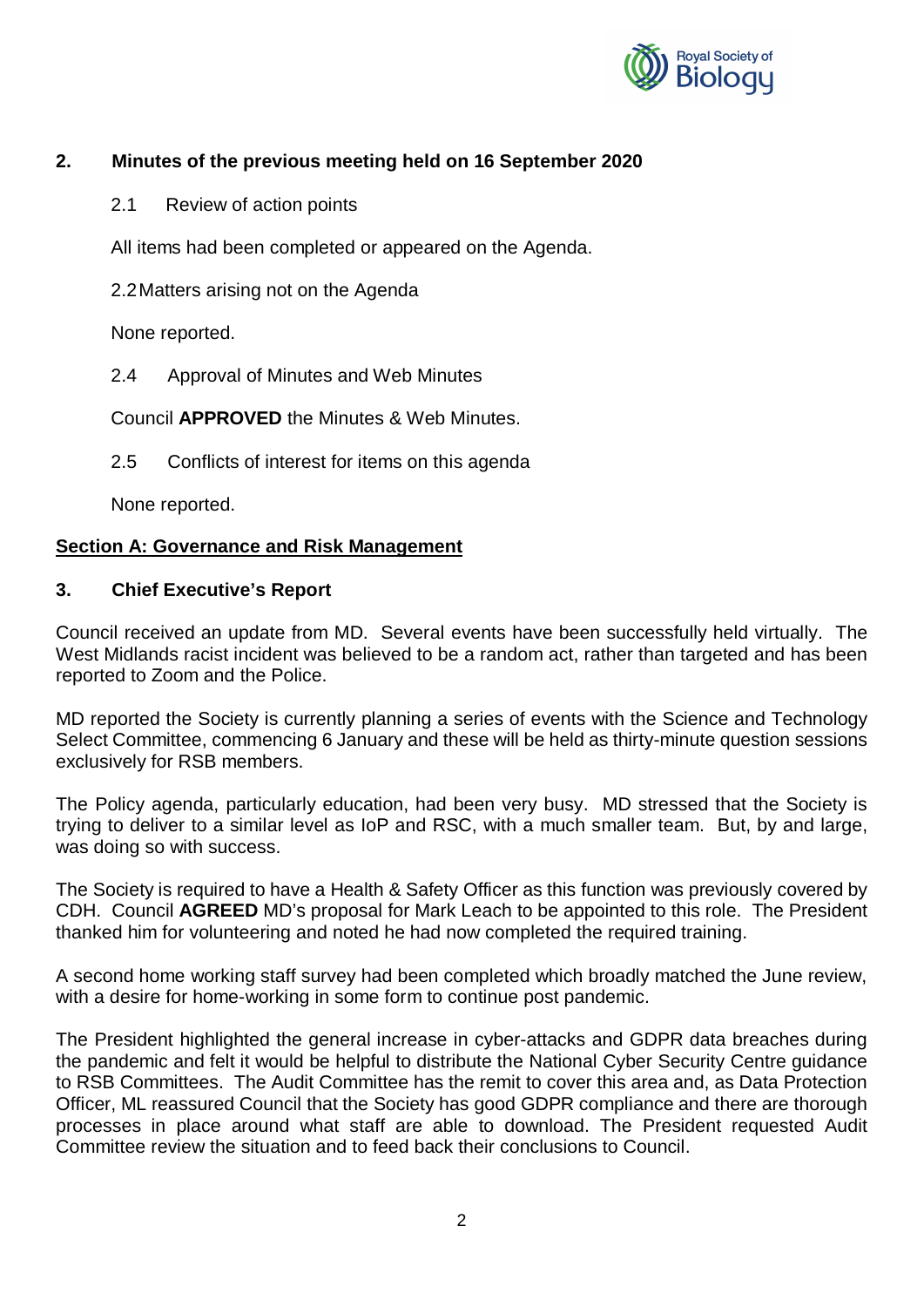

# **Action: JC to distribute cyber security guidance to staff with Committee responsibilities Audit Committee to report on cyber security to Council**

#### 4. **Health & Safety**

No accidents had been reported.

#### **5. Regulations – updates for agreement**

Council discussed three proposed Regulation updates:-

Regulation 1.4 addition of 4 years as the President's term of office, not eligible for re-election. Regulation 3.2 reduction in the time to make an appeal against election refusal from 56 days to 28 days.

Regulation 3.9 update to the appeals process.

Council **APPROVED** all three Regulation changes and asked for Mary Wratten to view the changes as a final step.

## **Section B: Strategy and Finance**

- 6. **Financial Planning**
	- 6.1 Finance Committee Meeting of 4 December

Council received a bullet point summary due to the short turnaround time between meetings.

PB provided an oral update. The membership services plan had been presented by ML, and Council members can request a copy of the full business plan by emailing him. There is room for the department to take on at least 1-1.5 new contracts before reaching capacity following cessation of the previous CDH contract.

CA asked if there were many bioscience learned societies who aren't already members? In response, MD reported that an intern had previously completed a project on this which we could use and build on. It showed there were a range of organisations to consider. MD will discuss with SMT in February and bring a paper to Council in March.

## **Action: SMT to discuss MO recruitment and bring a paper to Council in March**

CW suggested exploring agriculture and forestry organisations. Many people involved in land management see the need to have sound biology input. HMcQ suggested looking at potential international MOs.

MD had provided FC with a thorough paper on options for 1NS. There is a break-point in the lease at 2025 without any penalty but before that some form a lump payment would be required. FC felt that any building decision should be HR strategy driven not just by finance requirements. There was a strong recommendation not to take any action at the present but to keep this on the table for review.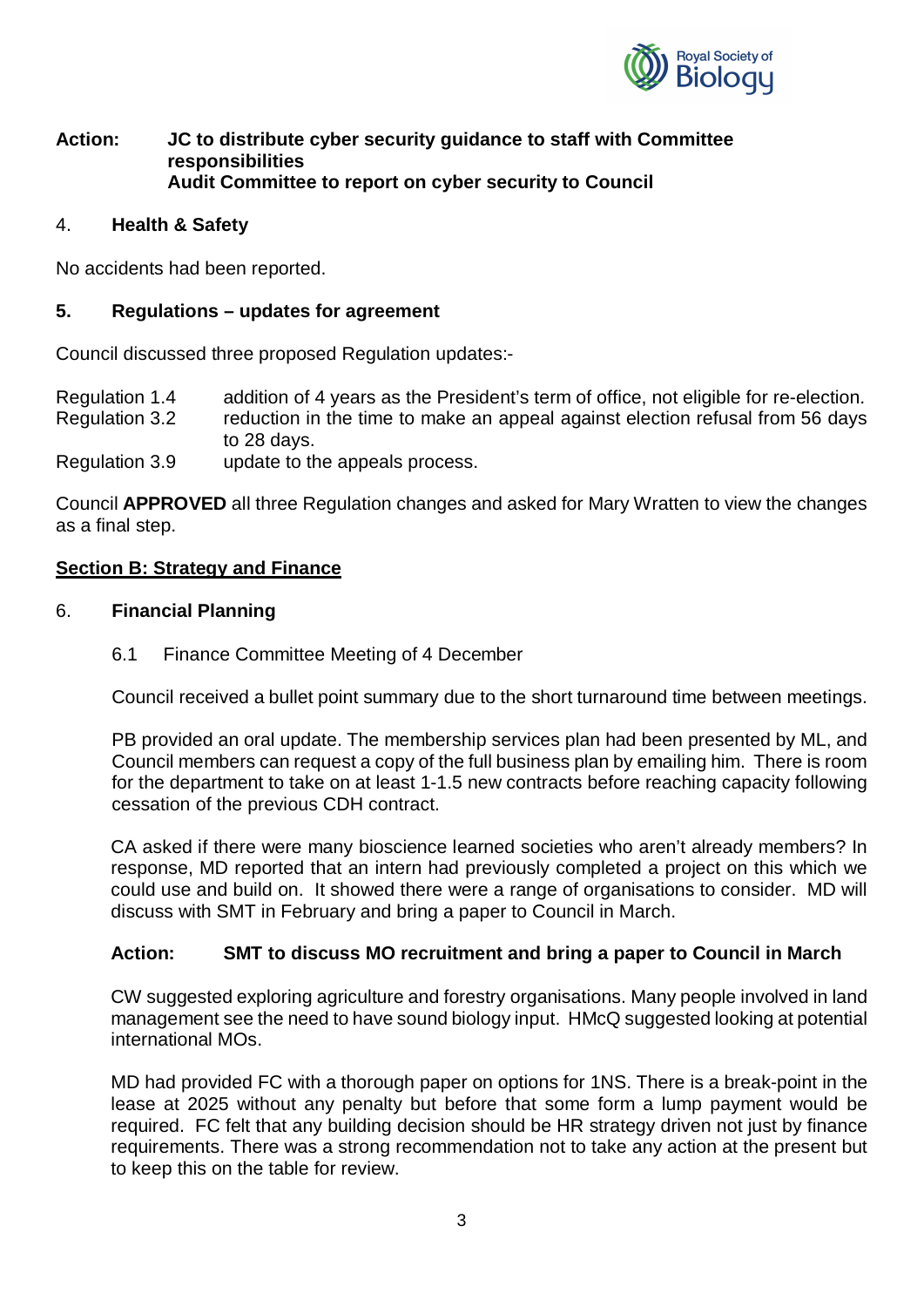

The final salary pension scheme revaluation is underway and it was anticipated that the deficit would increase. There will be a more detailed discussion between now and the next Council meeting in March between FC and the Pension trustees.

# 6.2 Q4 management accounts

Council received a summary of the year end forecast which showed an anticipated deficit of around £200k. This was around £140k better than budget and on a cash only basis there looked to be an £80k surplus. Liquidity had remained strong and Council agreed the Society remained a going concern based on the cash flow reviewed by FC. HaysMacintyre are currently carrying out an audit and had not raised any concerns to date. The draft accounts are due before Christmas. Q3 had been positive due to a lower spend on events and T&S. The President congratulated the staff team for helping to deliver a successful audit during a difficult period.

# 6.3 2020/21 budget & 2021/22

MD included the 2020/21 budget for information. For 2021/22, FC had agreed a broad set of assumptions, including no new income, individual membership continuing at a steady, modest growth, along with continued retention, and modest staff salary increases. This should deliver a break-even position. The Pension deficit could affect this but broadly we are where we want to be.

PB proposes to provide a three-year outlook at the AGM to place the last two years of deficit in the context of a return to surplus.

# **7. Events & Biology Week 2021/22**

KP presented a paper on the future of RSB events and Biology Week, highlighting that there had been an increase in registration for events during the pandemic. The current climate had also provided opportunities to get to know our branches better and partner with other organisations. Although the Parliamentary Links day had not gone well due to technical issues, over 1,000 registered, with 700+ logging on. As it's currently hard to quantify demand for face to face events when things return to normal, a continual and slow return to face to face meetings was recommended and **AGREED**.

NB had attended all the branch virtual AGMs and felt some would like to hold visits to outdoor venues as soon as Government permitted it. Everything is currently on hold until April, with a review in January. Council had some sympathy with that view and felt small outdoor branch events might be possible post April – but the situation needed continual review.

PB suggested that the AGM in May be planned as an online event.

Council **AGREED** to hold the AGM on 19 May online.

## **Action: JC to circulate the AGM and Council meeting dates for 2021.**

Council **AGREED** to postpone most in-person events until September 2021 but that branches could have some flexibility for smaller, outdoor events. Branches will be given guidance to ensure events are COVID safe.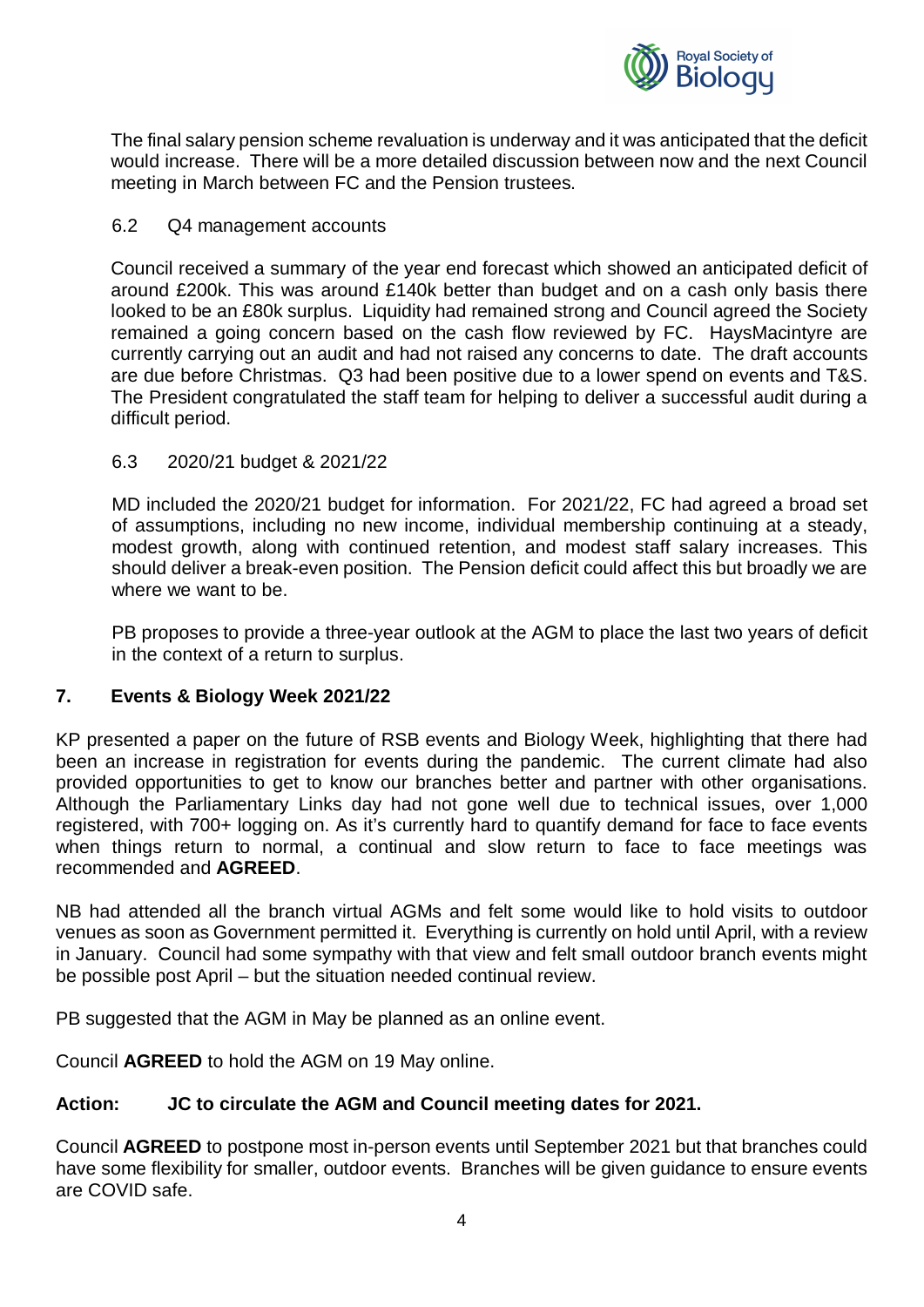

MD reminded Council that some events are pan-science, therefore we will need to consider the views of sister organisations. Links Day is usually held in June and Council may need to make a decision in March on whether this should go ahead.

PT asked that Council consider the Accreditation Awards Ceremony due in June as this would not work well virtually and suggested this could be planned with a blended approach using an outdoor venue, with an online offering for those not wishing to attend in person. Council **AGREED** the event might be held in June or September outside but under canopy, in a larger venue to allow social distancing subject to a review of costs and Government advice nearer to the time.

# **Action: KP/PT to provide an update to Council in March.**

# **8. Biosciences for all update**

LB presented the paper in Laura Marshall's absence, highlighting progress in many areas.

The President welcomed the paper and thanked everyone involved. Council agreed this is an effective piece of work which allows the Society to work closely with MOs in an area of mutual interest. All felt that the current expenditure of just under £50k is appropriate and that the reach is larger than many things we do: it also feeds into the strategy for better engagement with MOs.

# **Section C: Reports to Council**

#### **9. Progress Reports**

9.1 ESP meeting held on 19 November 2020

Council received notes of the ESP Committee meeting.

9.2 Policy and Public Affairs Directorate

Council welcomed the paper and noted the extensive work that had been undertaken. MD noted that the process for reducing *The* Biologist from 6 to 4 issues had started, with initial communications received well, as far as currently known.

CA reported her concern that students may not receive the extension of grant funding by UKRI previously anticipated Universities were not themselves providing training grants to cover shortfalls. The President recognised the concern and LB noted that the policy team had picked up this issue from the community some months back. LB invited Council to email any comments to her.

#### **Action: Council to email LB further information on student grant funding extensions as appropriate.**